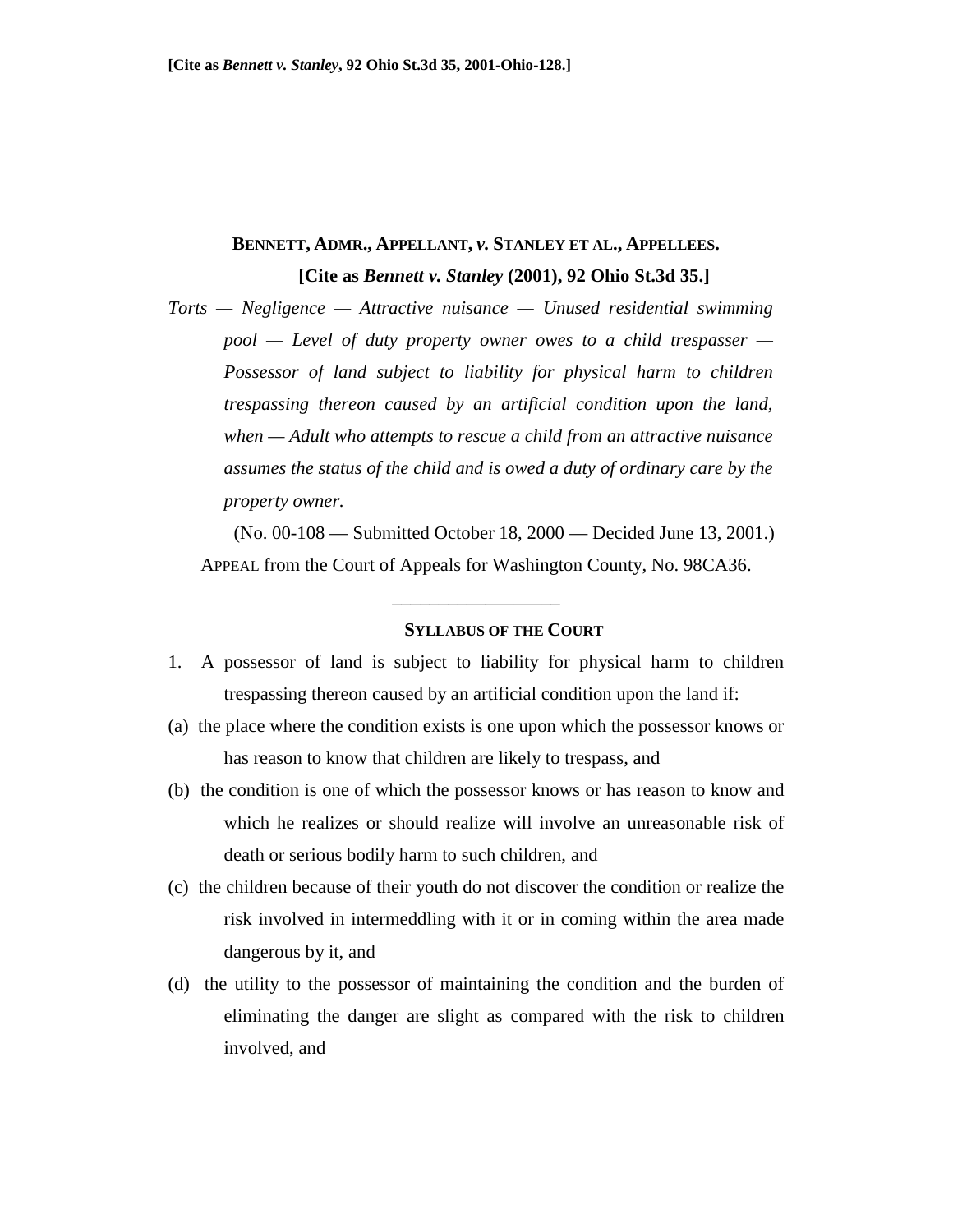- (e) the possessor fails to exercise reasonable care to eliminate the danger or to otherwise protect the children. (Restatement of the Law 2d, Torts [1965], Section 339, adopted.)
- 2. While the attractive nuisance doctrine is not ordinarily applicable to adults, it may be successfully invoked by an adult seeking damages for his or her own injury if the injury was suffered in an attempt to rescue a child from a danger created by the defendant's negligence.

\_\_\_\_\_\_\_\_\_\_\_\_\_\_\_\_\_\_

**PFEIFER, J.** In this case we are called upon to determine what level of duty a property owner owes to a child trespasser. We resolve the question by adopting the attractive nuisance doctrine set forth in Restatement of the Law 2d, Torts (1965), Section 339. We also hold that an adult who attempts to rescue a child from an attractive nuisance assumes the status of the child, and is owed a duty of ordinary care by the property owner.

## *Factual and Procedural Background*

 When Rickey G. Bennett, plaintiff-appellant, arrived home in the late afternoon of March 20, 1997, he found his two young daughters crying. The three-year-old, Kyleigh, told him that "Mommy" and Chance, her five-year-old half-brother, were "drowning in the water." Bennett ran next door to his neighbors' house to find mother and son unconscious in the swimming pool. Both died.

 The Bennetts had moved next door to defendants-appellees, Jeffrey and Stacey Stanley, in the fall of 1996. The Stanleys had purchased their home the previous June. At the time of their purchase, the Stanleys' property included a swimming pool that had gone unused for three years. At that time, the pool was enclosed with fencing and a brick wall. After moving in, the Stanleys drained the pool once but thereafter they allowed rainwater to accumulate in the pool to a depth of over six feet. They removed a tarp that had been on the pool and also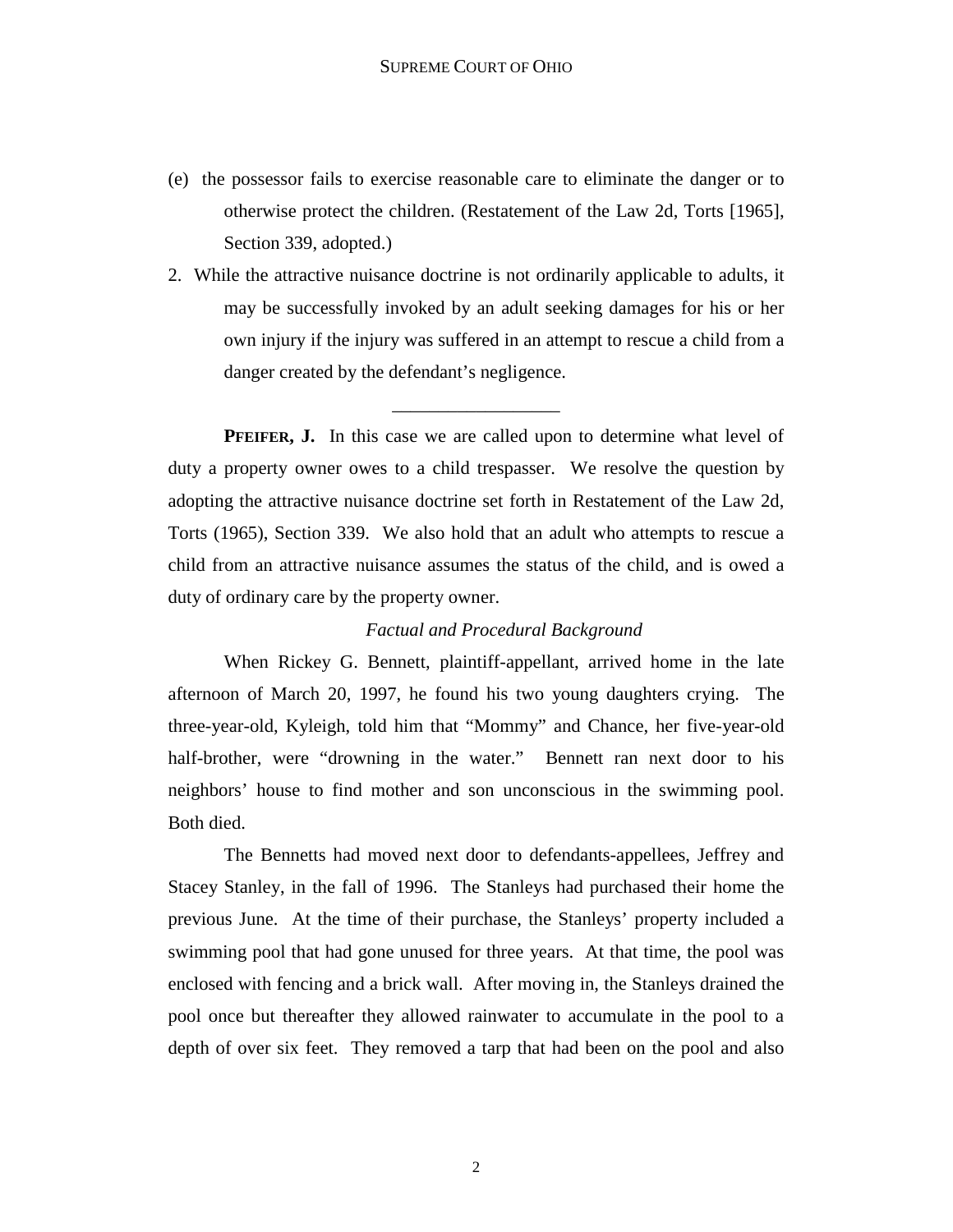removed the fencing that had been around two sides of the pool. The pool became pond-like: it contained tadpoles and frogs, and Mr. Stanley had seen a snake swimming on the surface. The pool contained no ladders, and its sides were slimy with algae.

 Rickey and Cher Bennett were married in 1995. They had two daughters, born in 1993 and 1995. Cher brought her son, Chance Lattea, into the marriage. The Bennetts rented the house next to the Stanleys. The houses were about one hundred feet apart. There was some fencing with an eight-foot gap between the two properties.

 The Stanleys were aware that the Bennetts had moved next door and that they had young children. They had seen the children outside unsupervised. Stacey Stanley had once called Chance onto her property to retrieve a dog. The Stanleys testified, however, that they never had any concern about the children getting into the pool. They did not post any warning or "no trespassing" signs on their property.

 Rickey Bennett testified that he had told his children to stay away from the pool on the Stanleys' property. He also stated that he had never seen the children playing near the pool.

 Kyleigh told her father that she and Chance had been playing at the pool on the afternoon of the tragedy. The sheriff's department concluded that Chance had gone to the pool to look at the frogs and somehow fell into the pool. His mother apparently drowned trying to save him.

 Bennett, in his capacity as Administrator of the Estate of Cher D. Bennett, as Administrator of the Estate of Chance C. Lattea, and as custodial parent of Kyleigh D. Bennett, filed a wrongful death and personal injury suit against the Stanleys. The complaint alleged that appellees had negligently maintained an abandoned swimming pool on their property and that appellees' negligence proximately caused the March 20, 1997 drowning of Chance and Cher. Appellant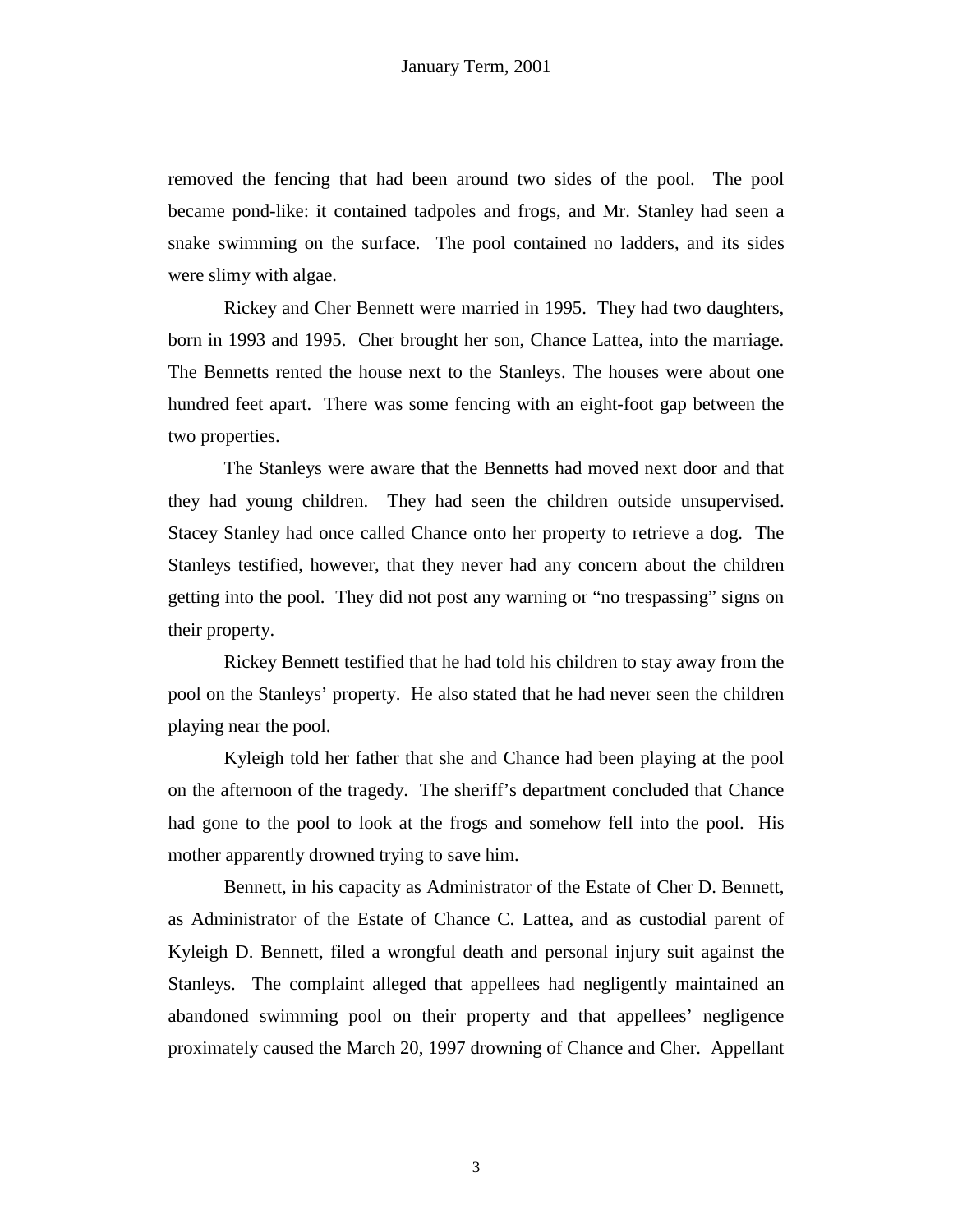averred that appellees had created a dangerous condition by negligently maintaining the pool and that appellees reasonably should have known that the pool posed an unreasonable risk of serious harm to others. Appellant specifically alleged that appellees' pool created an unreasonable risk of harm to children who, because of their youth, would not realize the potential danger. Appellant further asserted that appellees' conduct in maintaining the pool constituted willful and wanton misconduct such as to justify an award of punitive damages.

 Appellant sought damages for the beneficiaries of the deceased, for Kyleigh's mental anguish for witnessing the drownings, for mental anguish for Cher before her death, and for punitive damages. Appellees denied any negligence and asserted affirmative defenses of contributory negligence and assumption of the risk.

 Appellees filed a motion for summary judgment, which the trial court granted on September 4, 1998. The trial court found that Chance and Cher were trespassers on appellees' property and that appellees therefore owed them only a duty to refrain from wanton and willful misconduct. The trial court further rejected appellant's argument that appellees' maintenance of the swimming pool amounted to a dangerous active operation that would create for them a duty of ordinary care pursuant to *Coy v. Columbus, Delaware & Marion Elec. Co.* (1932), 125 Ohio St. 283, 181 N.E. 131. As the complaint alleged that appellees had violated a duty of ordinary care, the court found for the Stanleys as a matter of law.

 On appeal, the appellate court affirmed the trial court's granting of summary judgment. It, too, held that appellees owed the decedents only a duty to refrain from wanton and willful misconduct, and added that there was no evidence of such misconduct. The appellate court also addressed the issue of appellees' duty to Cher Bennett. The court held that even if she were on the Stanleys'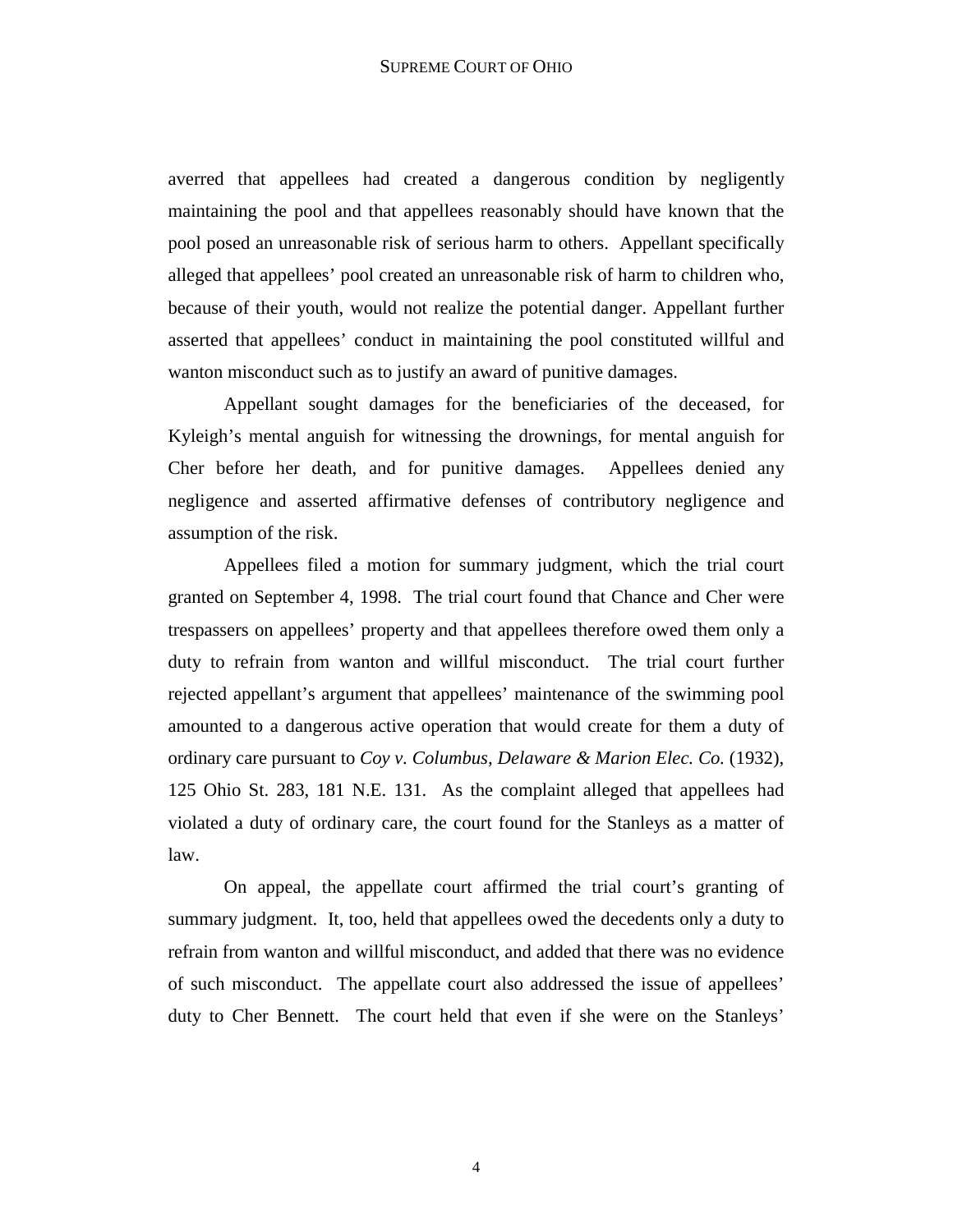property in an attempt to rescue Chance, she would still have the status only of a licensee, who is owed no greater duty of care than a trespasser.

 The cause is now before this court upon the allowance of a discretionary appeal.

## *Law and Analysis*

 Ohio has long recognized a range of duties for property owners vis-à-vis persons entering their property. A recent discussion of Ohio's classification system can be found in *Gladon v. Greater Cleveland Regional Transit Auth.* (1996), 75 Ohio St.3d 312, 315, 662 N.E.2d 287, 291. Currently, to an invitee the landowner owes a duty "to exercise ordinary care and to protect the invitee by maintaining the premises in a safe condition." *Light v. Ohio Univ.* (1986), 28 Ohio St.3d 66, 68, 28 OBR 165, 167, 502 N.E.2d 611, 613. To licensees and trespassers, on the other hand, "a landowner owes no duty \* \* \* except to refrain from willful, wanton or reckless conduct which is likely to injure [the licensee or trespasser]." *Gladon*, 75 Ohio St.3d at 317, 662 N.E.2d at 293. Today, we face the issue of whether child trespassers should become another class of users who are owed a different duty of care.

 This court has consistently held that children have a special status in tort law and that duties of care owed to children are different from duties owed to adults:

 "[T]he amount of care required to discharge a duty owed to a child of tender years is necessarily greater than that required to discharge a duty owed to an adult under the same circumstances. This is the approach long followed by this court and we see no reason to abandon it. 'Children of tender years, and youthful persons generally, are entitled to a degree of care proportioned to their inability to foresee and avoid the perils that they may encounter. \* \* \* The same discernment and foresight in discovering defects and dangers cannot be reasonably expected of them, that older and experienced persons habitually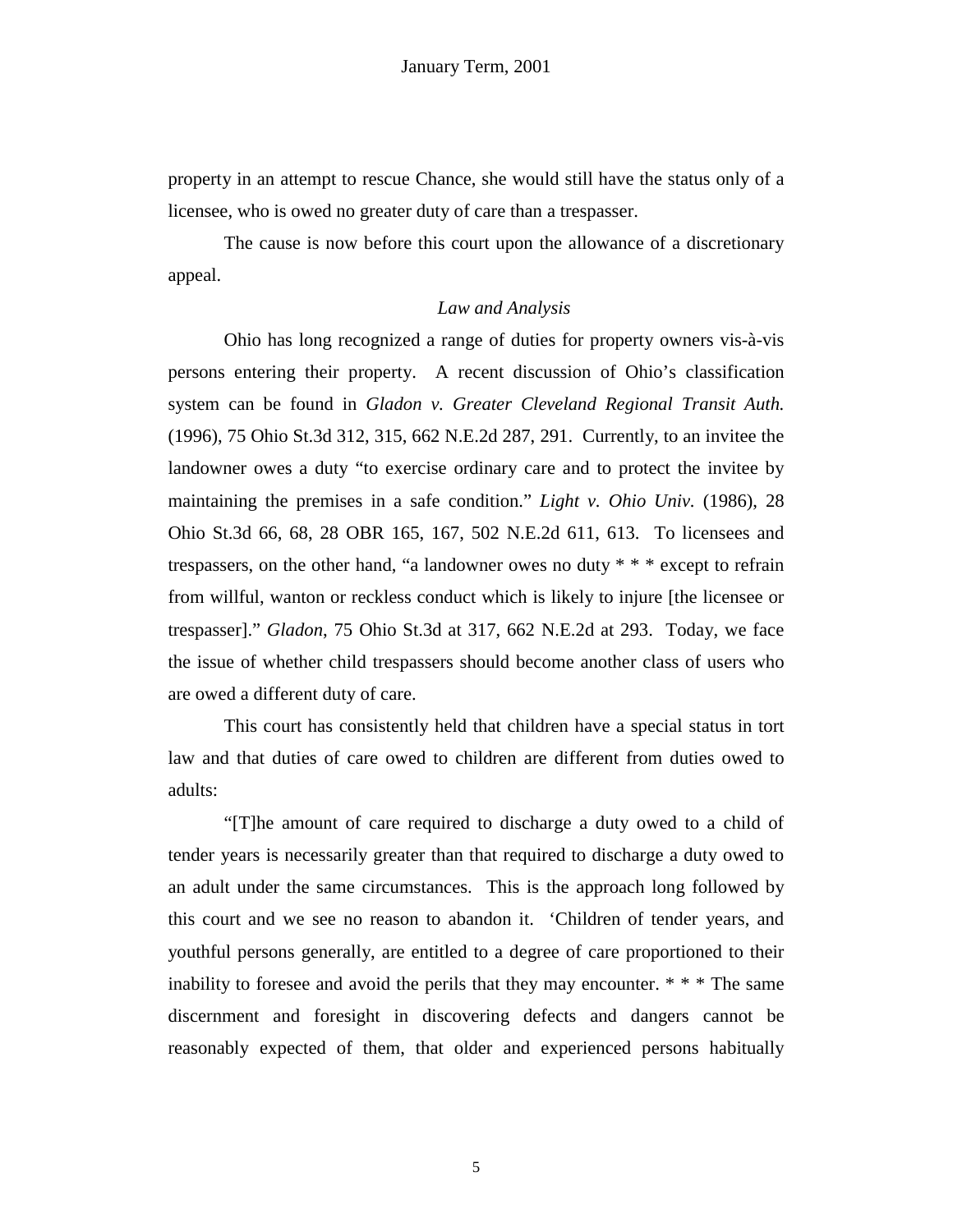employ; and therefore the greater precaution should be taken, where children are exposed to them.' " *Di Gildo v. Caponi* (1969), 18 Ohio St.2d 125, 127, 47 O.O.2d 282, 283, 247 N.E.2d 732, 734, quoting Ohio Jurisprudence 2d 512 (1959), Negligence, Section 21.

 Recognizing the special status of children in the law, this court has even accorded special protection to child trespassers by adopting the "dangerous instrumentality" doctrine:

 "The dangerous instrumentality exception [to nonliability to trespassers] imposes upon the owner or occupier of a premises a higher duty of care to a child trespasser when such owner or occupier actively and negligently operates hazardous machinery or other apparatus, the dangerousness of which is not readily apparent to children." *McKinney v. Hartz & Restle Realtors, Inc.* (1987), 31 Ohio St.3d 244, 247, 31 OBR 449, 452, 510 N.E.2d 386, 390.

 That doctrine was developed in *Coy v. Columbus, Delaware & Marion Elec. Co.* (1932), 125 Ohio St. 283, 181 N.E. 131, a case where a six-year-old boy was injured when he touched a high voltage transformer owned by the defendant and located in a vacant lot known to be frequented by children. The court applied a negligence standard to the behavior of the company, despite the fact that the child had been trespassing. This court quoted with favor the court in *Haywood v. S. Hill Mfg. Co.* (1925), 142 Va. 761, 765-766, 128 S.E. 362, 363-364:

 " 'Certainly a deadly, hidden force, as in this case, should not be left easily accessible to children whose frequent presence in this vicinity was known to the defendant, and acquiesced in by it, and this without so much as a danger sign anywhere thereabout.  $***$  The care must be commensurate with the danger.' "

 Thus, the court adopted as early as 1932 some of the hallmarks of the attractive nuisance doctrine. Elements such as knowledge of children's presence, the maintenance of a potentially dangerous force, and an exercise of care by the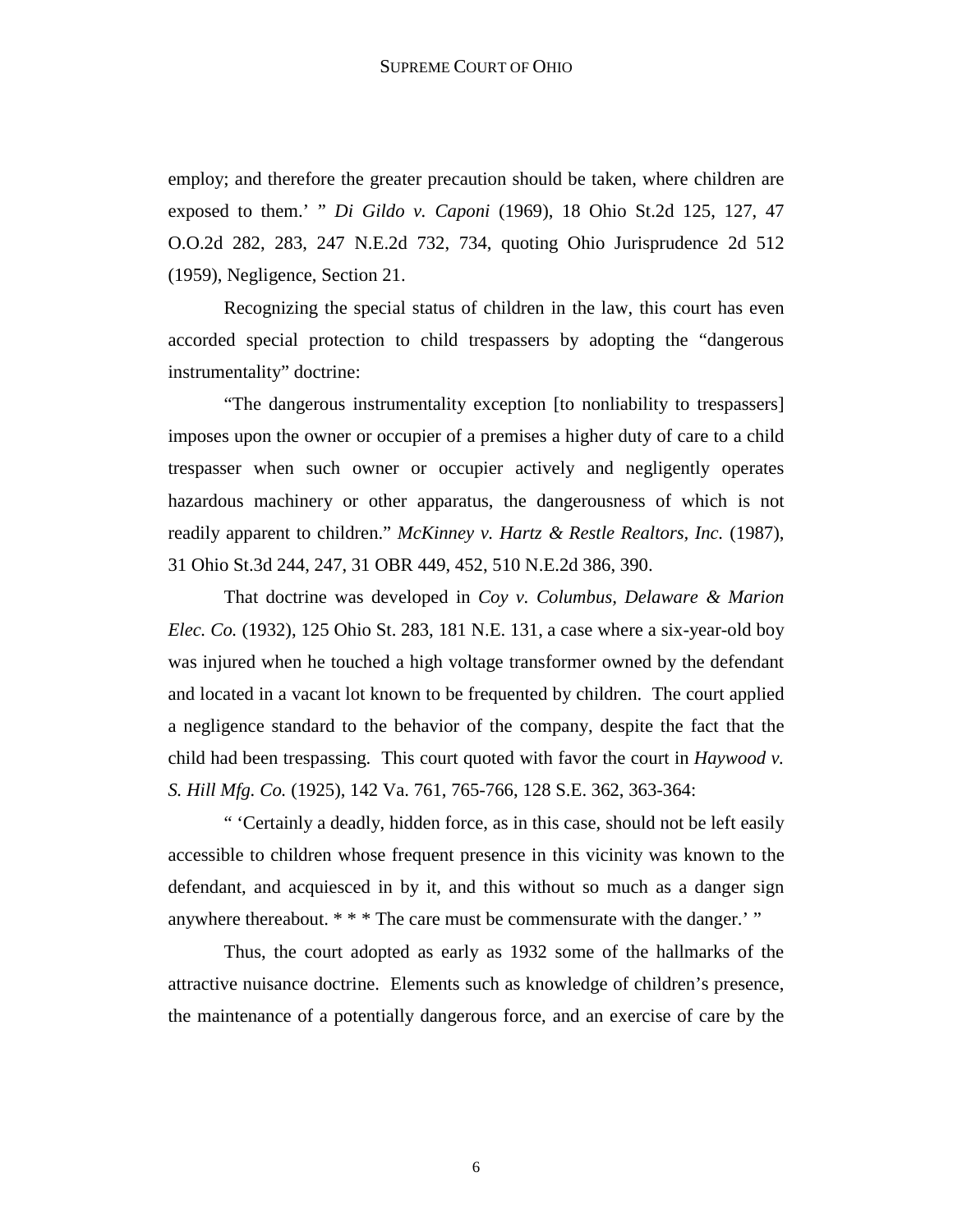owner commensurate with the danger are a part of the attractive nuisance doctrine in most states, as reflected in Section 339 of the Restatement of Torts.

 Despite the fact that in premises liability cases a landowner's duty is defined by the status of the plaintiff, and that children, even child trespassers, are accorded special protection in Ohio tort law, this court has never adopted the attractive nuisance doctrine. The doctrine as adopted by numerous states is set forth in Restatement of the Law 2d, Torts (1965), Section 339:

 "A possessor of land is subject to liability for physical harm to children trespassing thereon caused by an artificial condition upon land if:

 "(a) the place where the condition exists is one upon which the possessor knows or has reason to know that children are likely to trespass, and

 "(b) the condition is one of which the possessor knows or has reason to know and which he realizes or should realize will involve an unreasonable risk of death or serious bodily harm to such children, and

 "(c) the children because of their youth do not discover the condition or realize the risk involved in intermeddling with it or in coming within the area made dangerous by it, and

 "(d) the utility to the possessor of maintaining the condition and the burden of eliminating the danger are slight as compared with the risk to children involved, and

 "(e) the possessor fails to exercise reasonable care to eliminate the danger or otherwise to protect the children."

 This court has never explicitly rejected the Restatement version of the doctrine, which was adopted in 1965. Instead, Ohio's tradition in this area of the law is based upon this court's rejection in 1907 of the "turntable doctrine" in *Wheeling & Lake Erie RR. Co. v. Harvey* (1907), 77 Ohio St. 235, 83 N.E. 66, paragraph two of the syllabus. In *Harvey*, this court held in paragraph one of the syllabus that "[i]t is not the duty of an occupier of land to exercise care to make it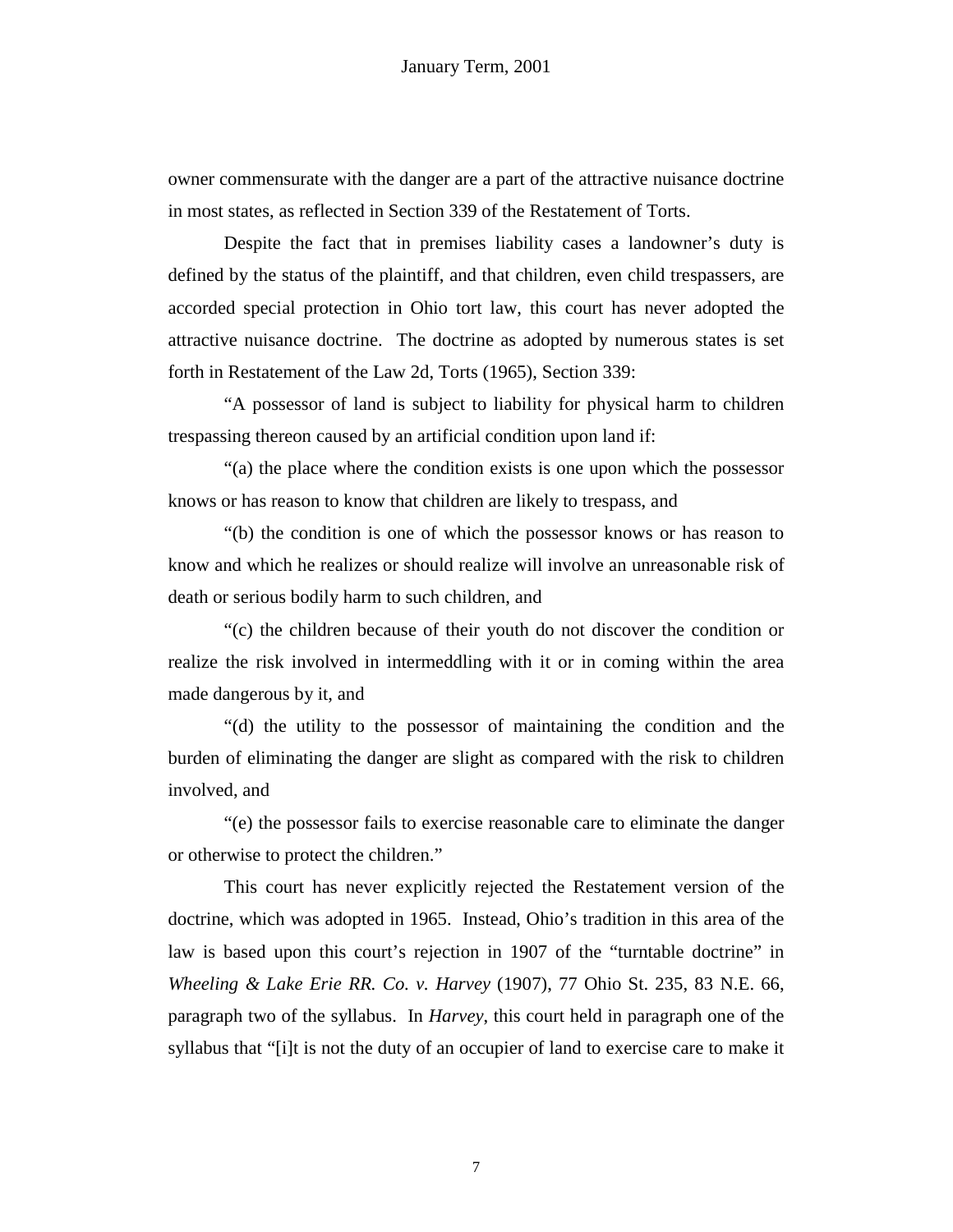safe for infant children who come upon it without invitation but merely by sufferance."

 The "turntable doctrine" was a somewhat controversial doctrine wherein railroads could be liable to children for injuries suffered on unguarded railroad turntables. The theory of liability was established in *Sioux City & Pacific RR. Co. v. Stout* (1873), 84 U.S. (17 Wall.) 657, 21 L.Ed. 745, and had been adopted by many states as of 1907. The burning question for many years was whether to apply the doctrine to non-turntable cases. Many of the states that adopted the turntable doctrine refused to apply it to cases not involving turntables. *Id*. at 245, 83 N.E. at 69-70.

 However, the theory of liability has evolved since 1907. The Restatement of the Law, Torts (1934) and Restatement of the Law 2d, Torts (1965) removed legal fictions and imposed balancing factors to consider on behalf of landowners. Comment, The Restatement's Attractive Nuisance Doctrine: An Attractive Alternative for Ohio (1985), 46 Ohio St. L.J. 135, 138-139. Ohio's refusal to recognize the turntable doctrine in 1907 was not a serious anomaly at the time; today, our failure to adopt the attractive nuisance doctrine is.

 Ohio is one of only three states that have not either created a special duty for trespassing children or done away with distinctions of duty based upon a person's status as an invitee, licensee, or trespasser. *Kessler v. Mortenson* (Utah 2000), 16 P.3d 1225, 1228; Comment, *supra*, 46 Ohio St.L.J. at 147; Drumheller, Maryland's Rejection of Attractive Nuisance Doctrine (1996), 55 Md.L.Rev. 807, 810, and fn. 32.

 In more recent years, this court has failed to address the issue of attractive nuisance head-on. In *Elliott v. Nagy* (1986), 22 Ohio St.3d 58, 22 OBR 77, 488 N.E.2d 853, this court avoided the opportunity to adopt the attractive nuisance doctrine, stating that the case at hand "present[ed] no compelling reasons meriting the adoption of the attractive nuisance doctrine." *Id*. at 61, 22 OBR at 79, 488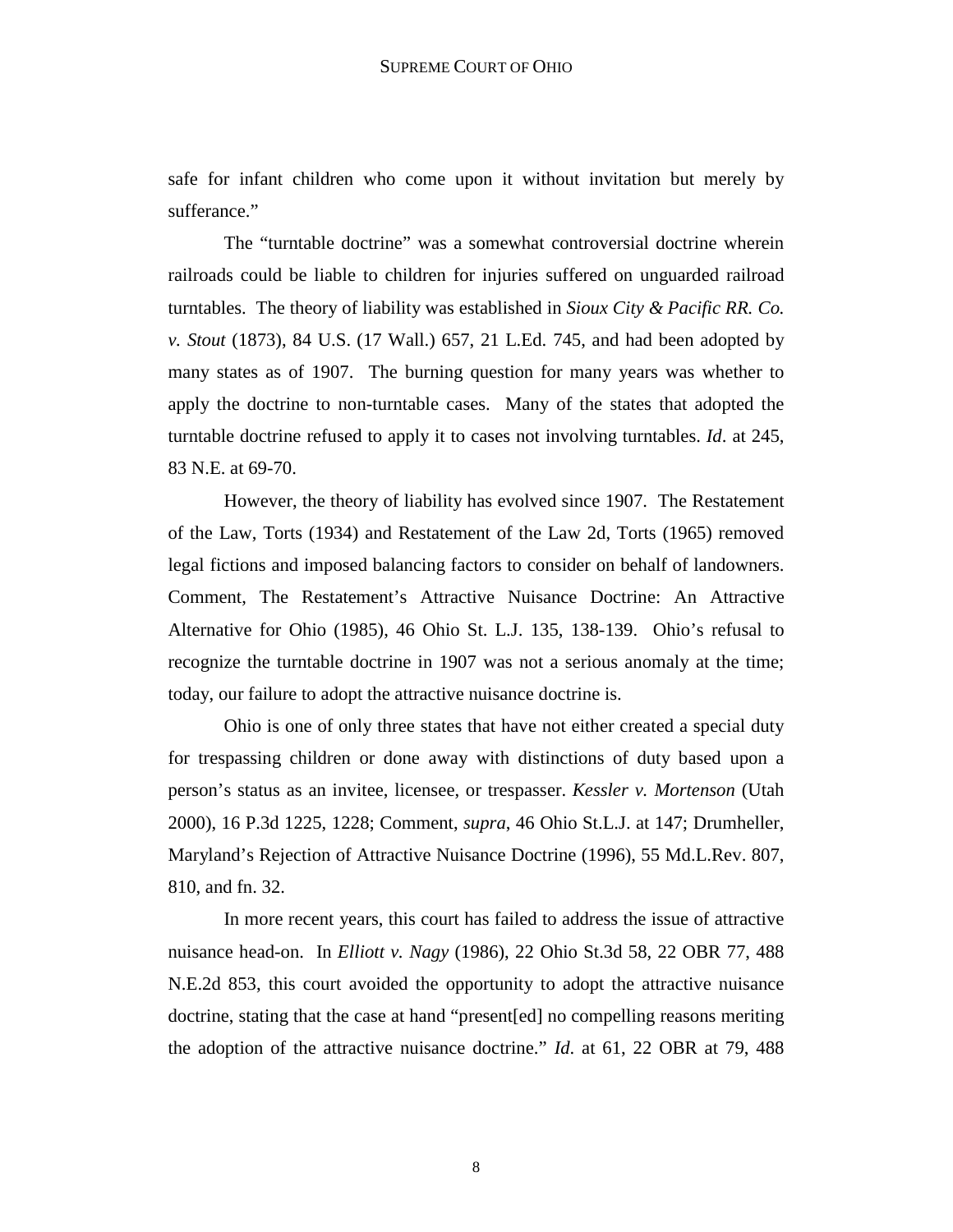N.E.2d at 855. *Elliott* was a swimming pool case. However, in that case, the child who perished in the pool was visiting her grandparents, who lived one hundred to three hundred feet from the neighbor who owned the pool. Rather than rejecting the doctrine of attractive nuisance, this court simply declined to apply it in *Elliott*, finding that the neighbors could not have foreseen that a nineteen-month-old child would be visiting her grandparents and wander into their yard. The court held in its syllabus:

 "The attractive nuisance doctrine will not extend tort liability to the owner of a residential swimming pool where the presence of a child who was injured or drowned therein was not foreseeable by the property owner."

 That ruling is not contradictory to the attractive nuisance doctrine as set forth in the Restatement of Torts. One of the key elements of the doctrine as defined in the Restatement is that "the place where the condition exists is one upon which the possessor knows or has reason to know that children are likely to trespass." Section 339(a). The *Elliott* court quite obviously withheld from ruling on whether the attractive nuisance doctrine would apply where the presence of a child is *foreseeable*.

 The court recognized that fact later that same year in *Wills v. Frank Hoover Supply* (1986), 26 Ohio St.3d 186, 191, 26 OBR 160, 164, 497 N.E.2d 1118, 1122, holding that the "linchpin was foreseeability" in this court's refusal to adopt the attractive nuisance doctrine in *Elliott*. The *Wills* court also avoided adopting the attractive nuisance doctrine, concluding that that case involved a dangerous instrumentality.

 In this case, there is at least a genuine issue of fact regarding the foreseeability of one of the Bennett children entering onto the Stanley property. In *Elliott*, the injured child was a visitor; here, the child resided next door. Reasonable minds could conclude that it was foreseeable that one of the Bennett children would explore around the pool.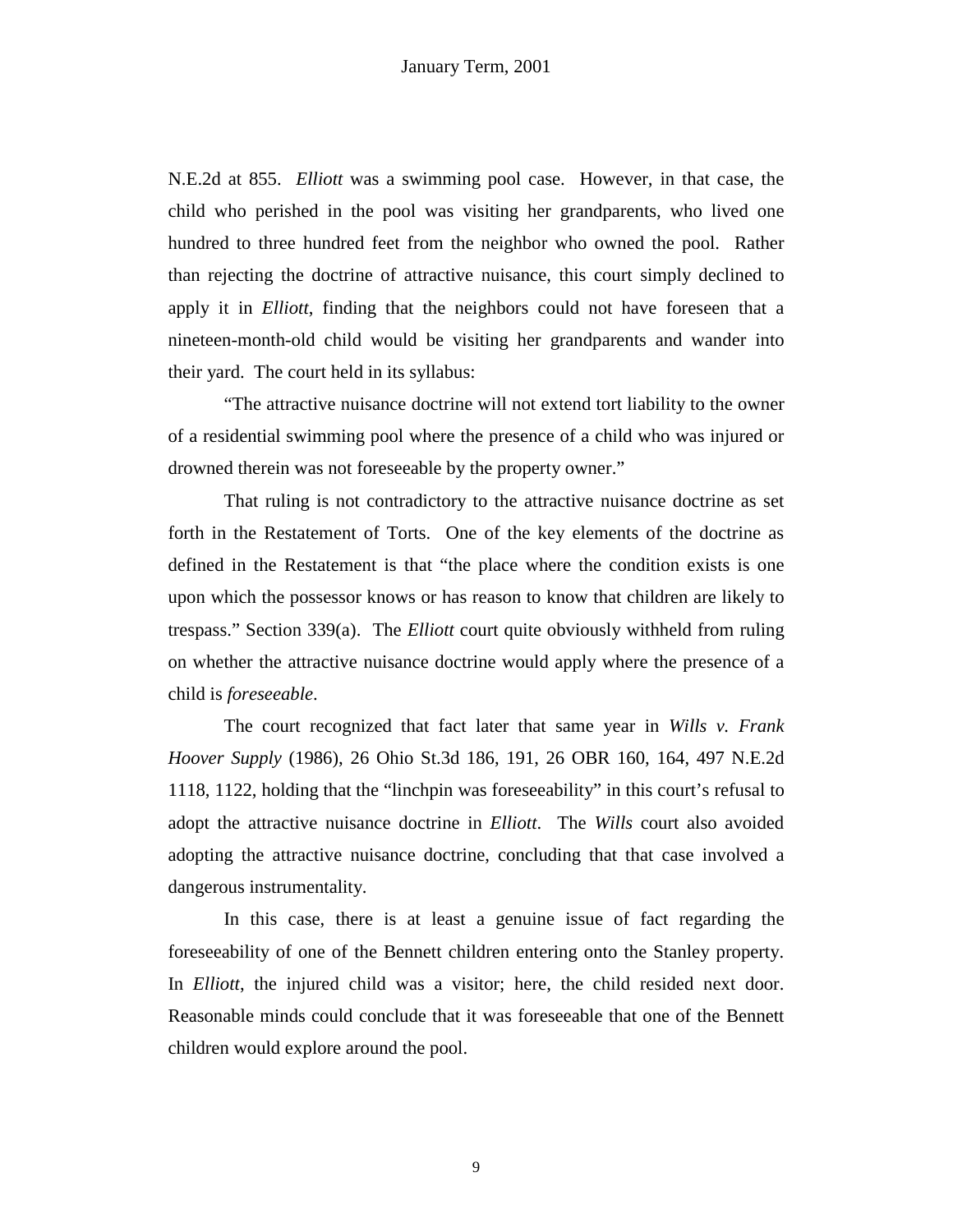Thus, in this case we cannot decline to adopt the attractive nuisance doctrine because of a lack of foreseeability. Any failure to adopt attractive nuisance would be to reject its philosophical underpinnings and would keep Ohio in the small minority of states that do not recognize some form of the doctrine.

 Adopting the attractive nuisance doctrine would be merely an incremental change in Ohio law, not out of line with the law that has developed over time. It is an appropriate evolution of the common law. While the present case is by no means a guaranteed winner for the plaintiff, it does present a factual scenario that would allow a jury to consider whether the elements of the cause of action have been fulfilled.

 We therefore use this case to adopt the attractive nuisance doctrine contained in Restatement of the Law 2d, Torts (1965), Section 339. In doing so, we do not abandon the differences in duty a landowner owes to the different classes of users. In this case we simply further recognize that children are entitled to a greater level of protection than adults are. We remove the "distinctions without differences" between the dangerous instrumentality doctrine and the attractive nuisance doctrine. See *Wills*, 26 Ohio St.3d at 192, 26 OBR at 165, 497 N.E.2d at 1123, A.W. Sweeney, J., concurring. Whether an apparatus or a condition of property is involved, the key element should be whether there is a foreseeable, "unreasonable risk of death or serious bodily harm to \* \* \* children." Restatement, Section 339(b).

 The Restatement's version of the attractive nuisance doctrine balances society's interest in protecting children with the rights of landowners to enjoy their property. Even when a landowner is found to have an attractive nuisance on his or her land, the landowner is left merely with the burden of acting with ordinary care. A landowner does not automatically become liable for any injury a child trespasser may suffer on that land.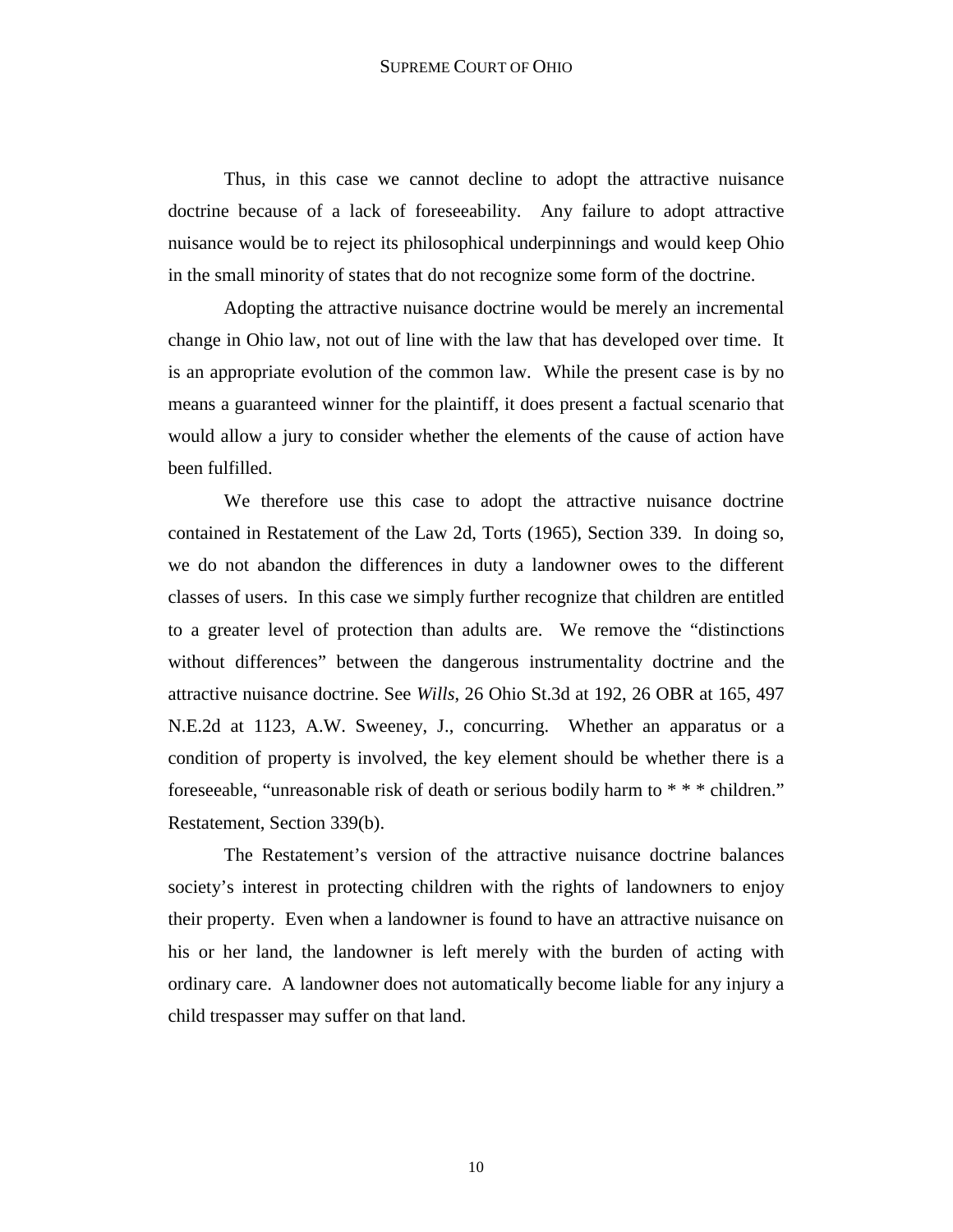The requirement of foreseeability is built into the doctrine. The landowner must know or have reason to know that children are likely to trespass upon the part of the property that contains the dangerous condition. See Section 339(a). Moreover, the landowner's duty "does not extend to those conditions the existence of which is obvious even to children and the risk of which should be fully realized by them." *Id*. at Comment *i*. Also, if the condition of the property that poses the risk is essential to the landowner, the doctrine would not apply:

 "The public interest in the possessor's free use of his land for his own purposes is of great significance. A particular condition is, therefore, regarded as not involving unreasonable risk to trespassing children unless it involves a grave risk to them which could be obviated without any serious interference with the possessor's legitimate use of his land." *Id.* at Comment *n*.

 We are satisfied that the Restatement view effectively harmonizes the competing societal interests of protecting children and preserving property rights. In adopting the attractive nuisance doctrine, we acknowledge that the way we live now is different from the way we lived in 1907, when *Harvey* was decided. We are not a rural society any longer, our neighbors live closer, and our use of our own property affects others more than it once did.

 Despite our societal changes, children are still children. They still learn through their curiosity. They still have developing senses of judgment. They still do not always appreciate danger. They still need protection by adults. Protecting children in a changing world requires the common law to adapt. Today, we make that change.

 Finally, we add that on remand should the facts establish that the attractive nuisance doctrine applies in this case, that finding would also affect the duty of care the appellees owed to Cher Bennett if Cher entered the property to rescue her son. The appellate court held that even if it is assumed that Cher entered the Stanleys' property to rescue Chance, her status was still that of a licensee. The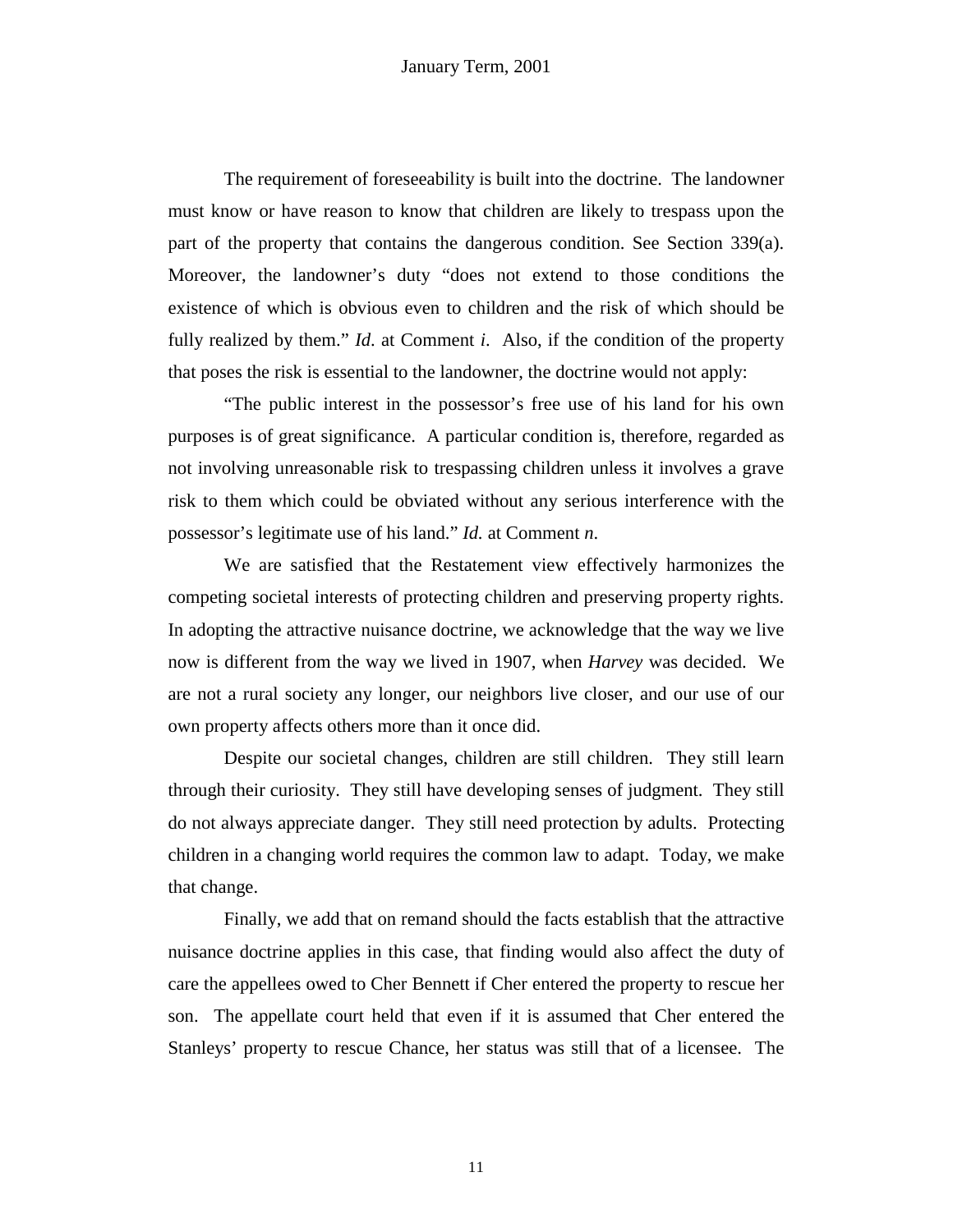court reasoned that in that instance, Cher would possess a privilege to enter the property, and that a person privileged to enter the land is owed the same duties as a licensee.

 On remand, the evidence may establish that Cher's status was that of a rescuer. This court has held pertaining to rescuers that "if the rescuer does not rashly and unnecessarily expose himself to danger, and is injured, the injury should be attributed to the party that negligently, or wrongfully, exposed to danger, the person who required assistance." *Pennsylvania Co. v. Langendorf* (1891), 48 Ohio St. 316, 28 N.E. 172, paragraph three of the syllabus. See, also, *Pittsburg[h], Cincinnati, Chicago & St. Louis Ry. Co. v. Lynch* (1903), 69 Ohio St. 123, 68 N.E. 703. While the attractive nuisance doctrine is not ordinarily applicable to adults, it "may be successfully invoked by an adult seeking damages for his or her own injury if the injury was suffered in an attempt to rescue a child from a danger created by the defendant's negligence." 62 American Jurisprudence 2d (1990), Premises Liability, Section 288. Therefore, we hold that if Cher Bennett entered the Stanleys' property to rescue her son from an attractive nuisance, the Stanleys owed her a duty of ordinary care.

 Accordingly, we reverse the judgment of the court of appeals and remand the cause to the trial court.

> *Judgment reversed and cause remanded.*

 DOUGLAS, RESNICK and F.E. SWEENEY, JJ., concur. MOYER, C.J., concurs in part and dissents in part. COOK and LUNDBERG STRATTON, JJ., dissent.

**MOYER, C.J., concurring in part and dissenting in part.** I concur in the decision of the majority in paragraph one of the syllabus. I do not concur in the second paragraph of the syllabus or that portion of the opinion that supports it.

\_\_\_\_\_\_\_\_\_\_\_\_\_\_\_\_\_\_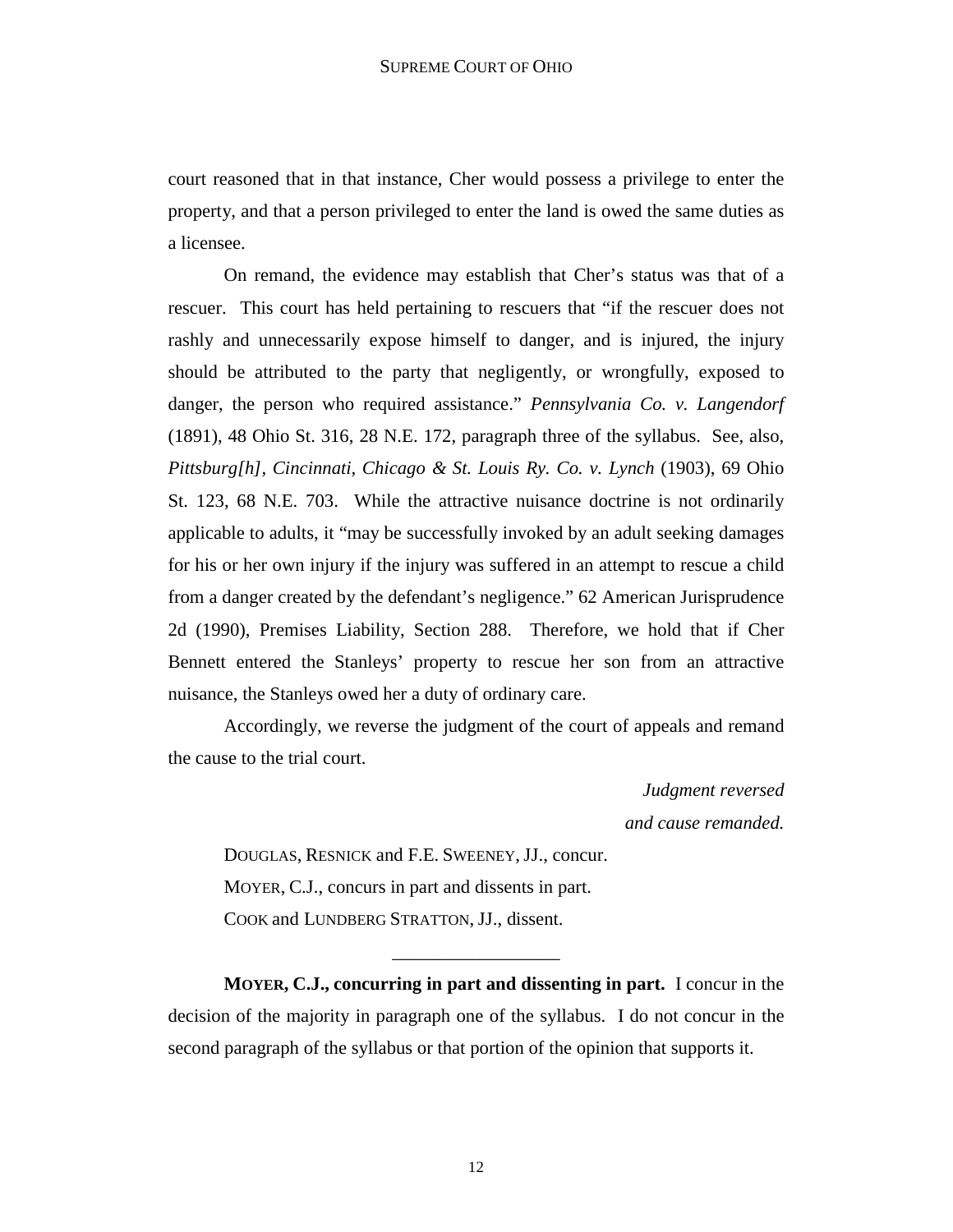\_\_\_\_\_\_\_\_\_\_\_\_\_\_\_\_\_\_

**COOK, J., dissenting.** The majority uses this case to adopt the attractive nuisance doctrine as stated in 1 Restatement of the Law 2d, Torts (1965), Section 339. I am well aware of the fact that an overwhelming majority of American jurisdictions have adopted the attractive nuisance doctrine in some form. I also recognize the important public-policy considerations underlying the doctrine and that this court has been, and should be, willing to reexamine its common-law doctrines in appropriate cases. See *Elliott v. Nagy* (1986), 22 Ohio St.3d 58, 60, 22 OBR 77, 78, 488 N.E.2d 853, 855. But if this court is to effect a significant change in Ohio law, as it does today with the adoption of Section 339, it should do it in a case in which the issue is properly before the court. In this case, the record reflects that the Bennetts waived any right to pursue the attractive nuisance doctrine as a theory of recovery.

 In the trial court, the Stanleys moved for summary judgment, arguing that Cher Bennett and her son were "undiscovered trespassers" to whom no duty was owed except to refrain from willful and wanton misconduct. The Stanleys' motion also noted that this court had refused to adopt the attractive nuisance doctrine. In response to the Stanleys' motion, the Bennetts expressly disclaimed any reliance on the attractive nuisance doctrine, despite having pleaded the very elements of it in their complaint. On appeal to the Fourth District Court of Appeals, the Bennetts raised eight assignments of error, none of which argued the applicability of the attractive nuisance doctrine. In fact, the Bennetts again disclaimed that theory of recovery, stating that they "do not have to rely upon the doctrine of attractive nuisance to prevail in this case." Finally, in their appeal to this court, the Bennetts raise four propositions of law, none of which relates to the attractive nuisance doctrine. The Bennetts' merit brief to this court states in no uncertain terms, just as in the court of appeals, that they "do not have to rely upon the doctrine of attractive nuisance to prevail in this case."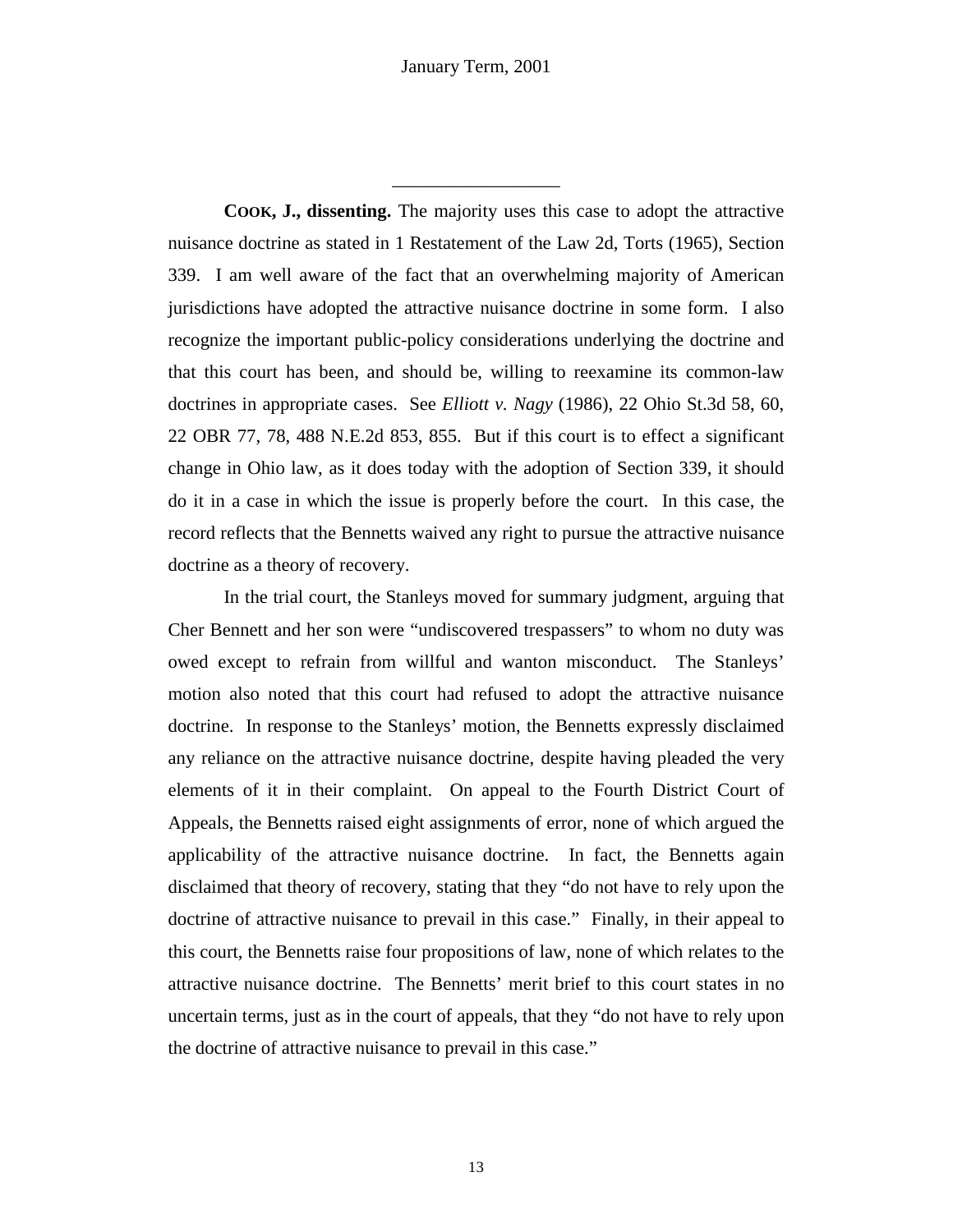The procedural history of this case shows that the Bennetts, at every stage of the litigation, have deliberately declined to raise the attractive nuisance doctrine as a theory of the Stanleys' liability. The Bennetts have accordingly waived any argument for adopting the attractive nuisance doctrine. It is well settled that we will not consider issues not presented in the trial court. *State ex rel. Zollner v. Indus. Comm.* (1993), 66 Ohio St.3d 276, 278, 611 N.E.2d 830, 832. Similarly, we will not consider a claim of error that an appellant failed to raise in the court of appeals. *Foran v. Fisher Foods, Inc.* (1985), 17 Ohio St.3d 193, 194, 17 OBR 430, 431, 478 N.E.2d 998, 999.

 Admittedly, the briefs submitted to this court are not entirely devoid of arguments concerning the attractive nuisance doctrine and, in particular, Section 339 of the Restatement of Torts. But these arguments appear only in the brief of *amicus curiae*, Ohio Academy of Trial Lawyers, and in the Bennetts' reply brief. Neither brief properly brings the issue before us. An *amicus curiae* is not a party to the case and may not interject issues and claims not raised by the parties. *Lakewood v. State Emp. Relations Bd.* (1990), 66 Ohio App.3d 387, 394, 584 N.E.2d 70, 74. And a reply brief cannot raise a new issue that the appellants failed to raise in their merit brief. See *Hill v. Urbana* (1997), 79 Ohio St.3d 130, 135, 679 N.E.2d 1109, 1113, fn. 2 (Lundberg Stratton, J., concurring in part and dissenting in part); *State v. Murnahan* (1996), 117 Ohio App.3d 71, 82, 689 N.E.2d 1021, 1028.

 Although the majority offers compelling reasons for adopting the attractive nuisance doctrine, it is not appropriate to establish this groundbreaking rule in the case at bar. The Bennetts chose to litigate avenues other than the attractive nuisance doctrine and successfully petitioned this court for review on those issues. The majority ignores the Bennetts' legal claims in favor of reaching an issue that the Bennetts waived in the lower courts. I would address only the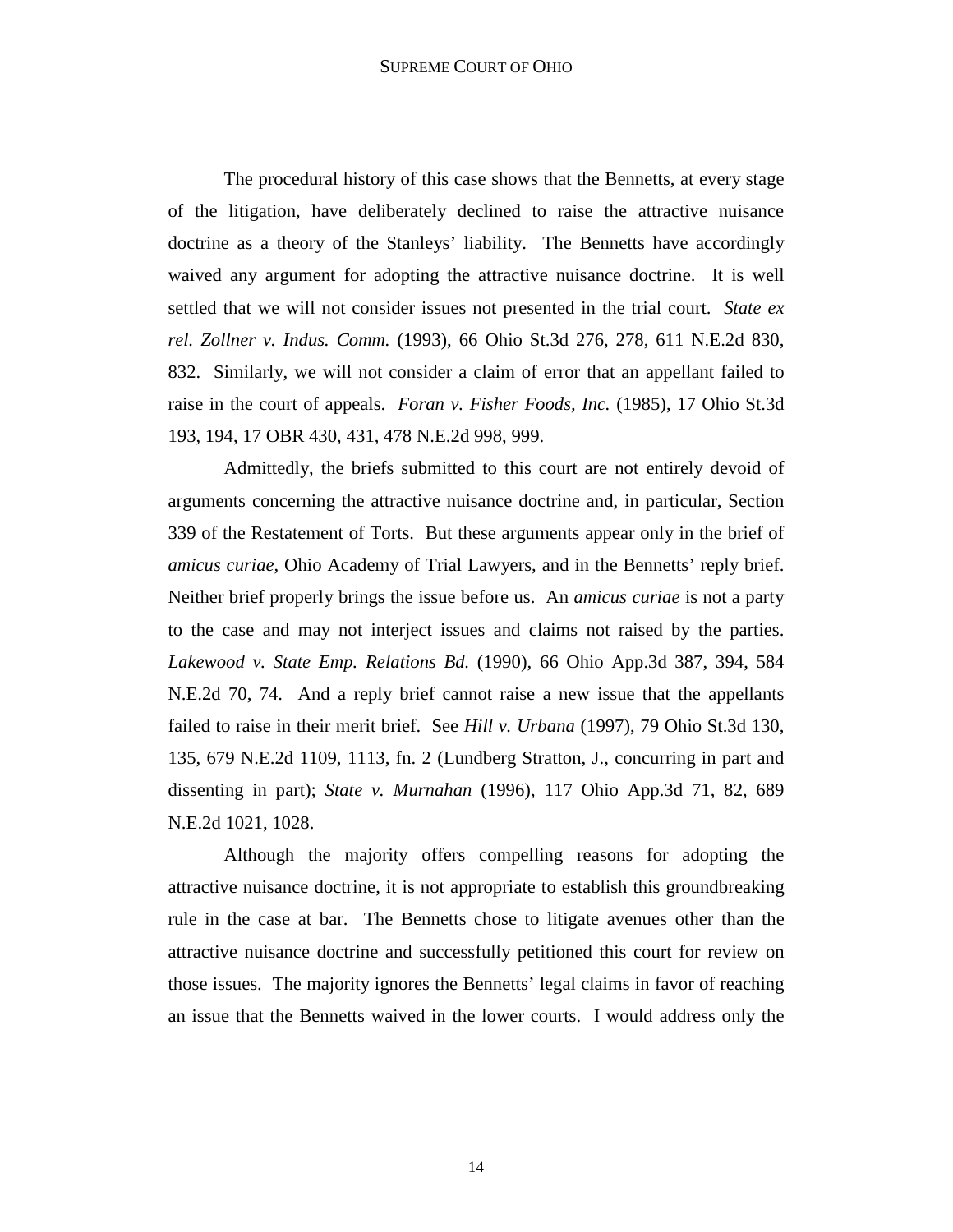propositions of law actually raised by the Bennetts and affirm the judgment of the court of appeals for the reasons stated in its opinion.

 Even if the Bennetts had properly preserved the attractive nuisance issue for our review, I would decline to join the majority's second syllabus paragraph. The majority holds, without citation of any supporting case law, that an *adult* may successfully invoke the attractive nuisance doctrine if the adult suffered injury "in an attempt to rescue a child from a danger created by the defendant's negligence." Yet this extension of the doctrine is unnecessary to assure recovery for an adult who sustains injury in an attempt to rescue a child placed in danger by the tortfeasor's negligence. As the majority correctly observes, a person injured during an attempted rescue may recover from the party negligently causing the danger to the same extent as the person who required assistance from the rescuer. See *Pittsburg[h], Cincinnati, Chicago & St. Louis Ry. Co. v. Lynch* (1903), 69 Ohio St. 123, 68 N.E. 703, syllabus. This "rescue doctrine" has long been a part of Ohio's common law. *Estate of Minser v. Poinsatte* (1998), 129 Ohio App.3d 398, 401-402, 717 N.E.2d 1145, 1148; *Reese v. Minor* (1981), 2 Ohio App.3d 440, 2 OBR 534, 442 N.E.2d 782; see, also, *Pennsylvania Co. v. Langendorf* (1891), 48 Ohio St. 316, 28 N.E. 172, paragraph three of the syllabus. Thus, a possessor of land who is liable to a child under the attractive nuisance doctrine is also liable for injuries suffered by the adult rescuer of the child. See *Blackburn v. Broad Street Baptist Church* (1997), 305 N.J.Super. 541, 702 A.2d 1331; *Brady v. Chicago & N.W.R. Co.* (1954), 265 Wis. 618, 625-626, 62 N.W.2d 415, 419. But this liability is predicated on a straightforward application of the rescue doctrine and not on any extension of the attractive nuisance doctrine to cover adults.

LUNDBERG STRATTON, J., concurs in the foregoing dissenting opinion.

\_\_\_\_\_\_\_\_\_\_\_\_\_\_\_\_\_\_

*McCauley, Webster & Emrick* and *James H. McCauley*, for appellants.